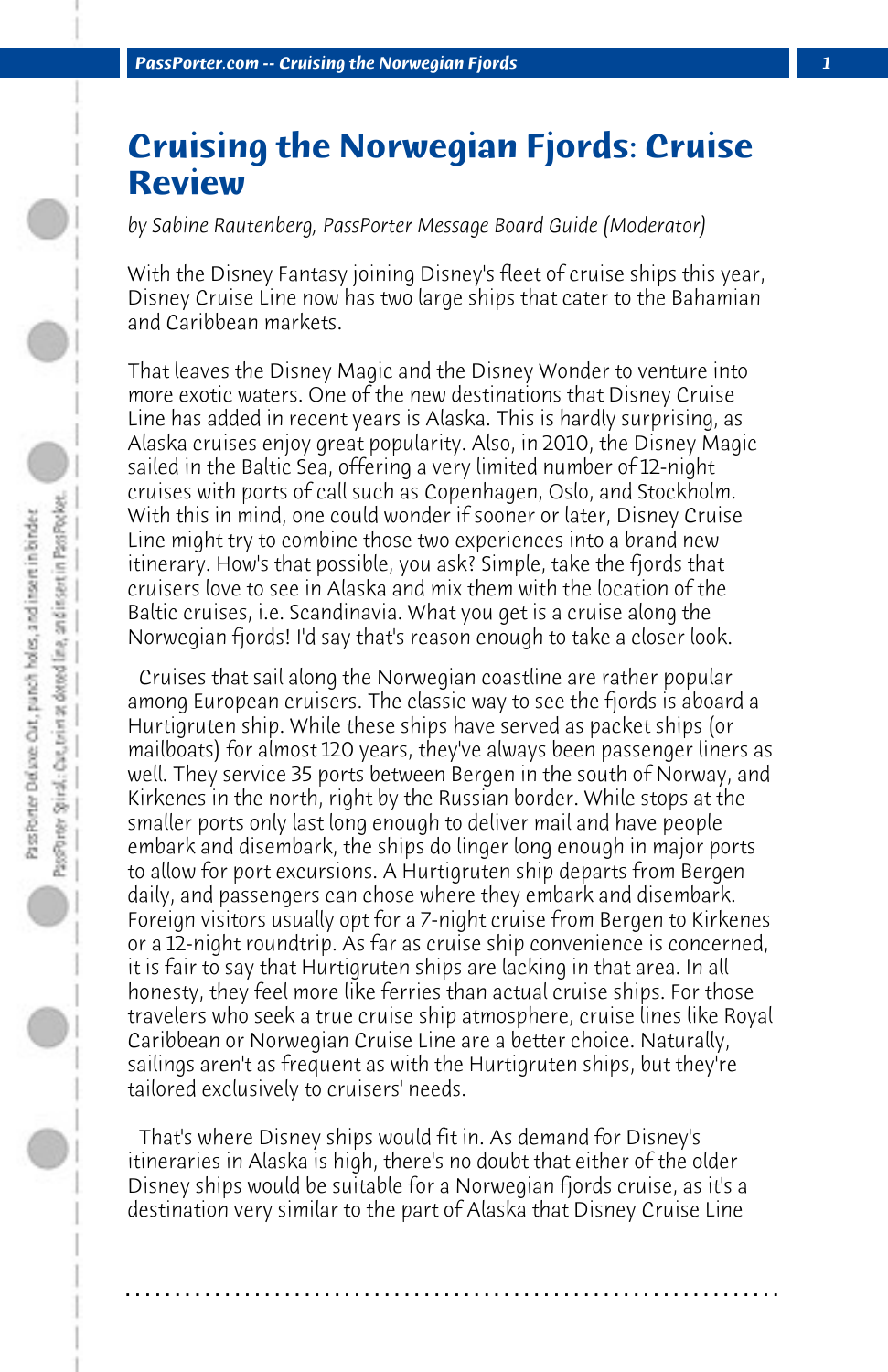sails to. So, what ports of call would be interesting for a Disney Norwegian fjords cruise? First, Oslo seems like a good place to start from. As it is Norway's capitol, international travelers can reach it easily by plane. Also, it's worth an extra day or two to explore the city, either before or after the cruise.

 One of the first actual ports of call would have to be Bergen. Located in the southwestern part of the country, this picturesque town nestled in between seven mountains is Norway's second largest city. Especially the oldest part of Bergen, called Bryggen, enchants visitors with its narrow cobblestone streets and Hanseatic flair.

Arguably one of the most beautiful of its kind, Geirangerfjord is another must on any itinerary. Cruise ships can sail through this 12.4 mi./20 km-long fjord all the way to the small fishing village of Geiranger at the end.

 Way up north, the North Cape, or Nordkapp, as the Norwegians say, awaits. At latitude 71&deq;10'21"N, it's the northernmost point of continental Europe. Ok, so technically, Knivskjelodden is the actual northernmost point, but since that place can only be reached by those willing to hike another 11 mi./18 km from North Cape, it's close enough. In fact, it is closer to the North Pole than to Oslo and farther north than most of Alaska. After crossing the Arctic Circle, you'd still have to drive at least another 9 hours to get there. Cruise ships dock at the quaint village of Honningsvag (population: 2,500) to allow for port excursions to the North Cape, which is only a short 30-minute drive away.

 Along the way, Stavanger, Alesund and Tromso are possible ports of call. These three coastal towns are all unique in their own way. Located in the south, Stavanger is a popular summer destination for Norwegians. In Alesund, near the Geirangerfjord, you'll find Art Nouveau architecture aplenty. Lastly, Tromso has Norway's northernmost university and a distinctly lively and modern feel.

 While there is no evidence at this point that Disney Cruise Line is planning to sail the Norwegian fjords, it is definitely a possibility should one of the older ships continue to return to Europe. Just like Alaska, the Norwegian fjords are only accessible to cruise ships during the summer. Depending on how many ports of call itineraries would include, Norwegian fjords cruises could be anywhere from 7 to 12 nights long. Lastly, it's a safe bet that should Disney decide to go this way, we can expect a hefty price tag to come with it.

*About The Author: Sabine Rautenberg is a PassPorter Message Board Guide (moderator). She lives in Germany with her husband and their beagle, Bailey.*

**. . . . . . . . . . . . . . . . . . . . . . . . . . . . . . . . . . . . . . . . . . . . . . . . . . . . . . . . . . . . . . . . . .**